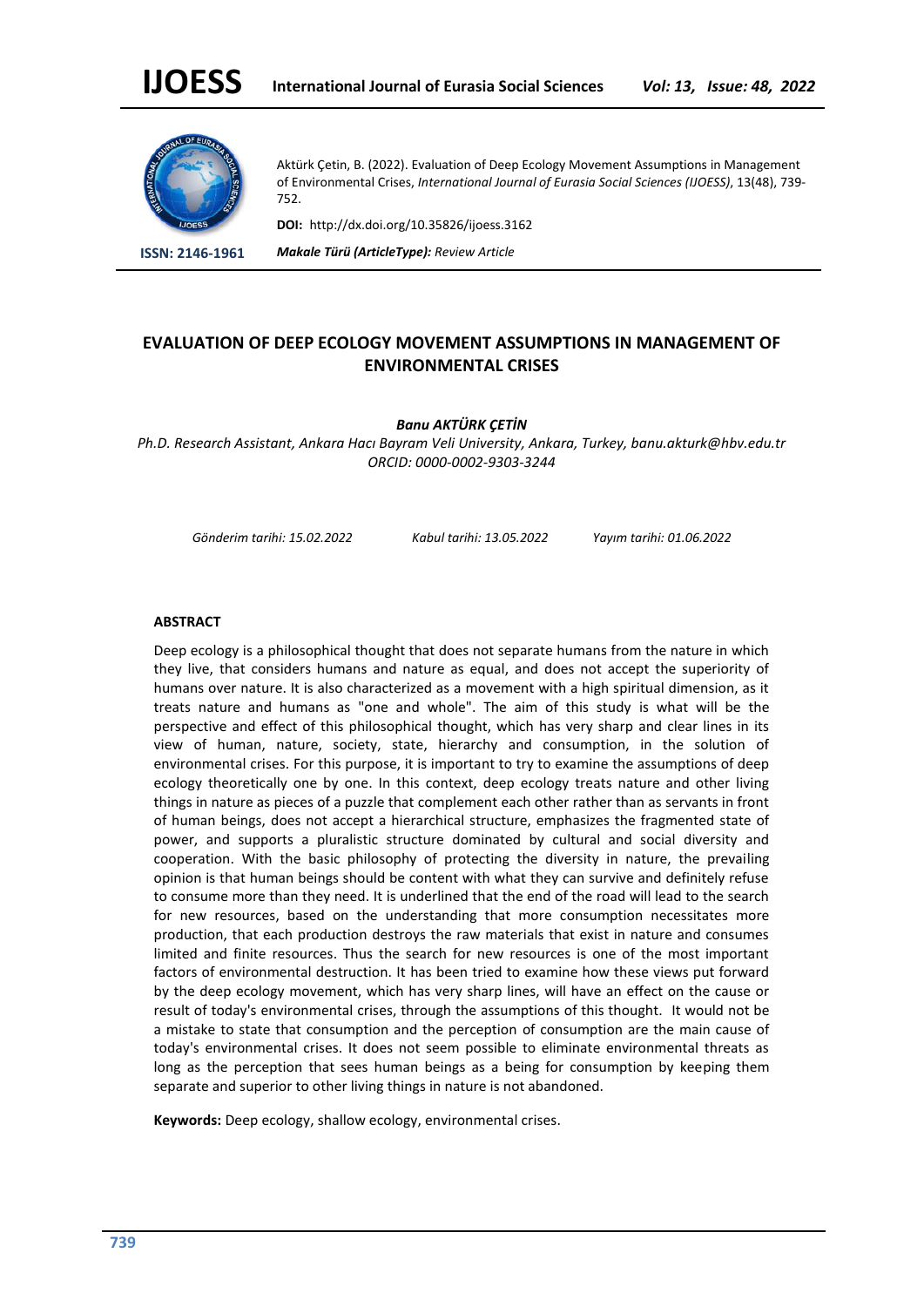# **INTRODUCTION**

Today, we are faced with a series of negative situations such as climate change, the ending of some resources, the extinction of many living species, and different diseases. Again, the most affected by these negativities caused by human beings with their own hands is the human being himself/herself. Humanity is endangering the existence and future of other living things in nature as well as its own generation. The perception of today's world, which considers the use of all kinds of resources in nature for the sake of their own interests as if they are unlimited and endless, and which acts with the logic of more consumption, reveals serious environmental crises. As long as the current consumption and perception towards consumption continues, it is inevitable that many environmental hazards will emerge in the near future.

Norwegian philosopher Arne Naess made the distinction between deep ecology and shallow ecology for the first time at the Conference on the Future of the Third World held in 1972, and he revealed the principles of the deep ecology movement with the article "The Shallow and the Deep, Long-Range Ecology Movements: A Summery" which is published in 1973. Also, Naess made these principles more detailed in his work titled "The Deep Ecological Movement: Some Philosophical Aspects" dated 1986 and entered the literature as "Eponymist of Deep Ecology" (Önder, 2003: 147). Apart from Arne Naess, Gary Snyder, Bill Devall and George Sessions also contributed to deep ecology, and the studies of ecologists such as Aldo Leopold and Rachel Carson in the field of ecology paralleled the emergence of deep ecology (Yaylı & Çelik, 2011: 371; Özer, 2001: 70; Keleş et al., 2005: 105).

Snyder was influential in the development of ecocentric bioregionalism, Devall and Sessions discussed deep ecology in detail in their book Deep Ecology: Living as if Nature Mattered, dated 1985 (Önder, 2003: 148). The Land Ethic, which was put forward by Aldo Leopold in 1960, holds the opinion that nature has a value on its own and that people are responsible for nature, which is at the foundation of deep ecology thought (Keleş et al., 2005: 105). Even because of that, it is said that the first country where deep ecology developed in practice was the United States of America, contrary to what is known (Özer, 2001: 70). Carson, on the other hand, opened a debate on the reliability of producing technological solutions to environmental problems in her book Silent Spring, written in 1962 (Des Jardins, 2006: 27).

It is important that deep ecology considers human beings as equal just like other living things, and that the existence of every resource, species, and living thing in nature is valuable in itself and should be protected. Deep ecology is accepted as a philosophy and movement with radical views on human, nature, hierarchy, society, technology, consumption and many other issues. In our World today, the consumption phenomenon is one of the most discussed areas. With the impact of the development in communication and information technologies, consumption is being prioritized and encouraged. *By moving away from the idea that this is enough for me, it is tried to place the perception that more goods do not cause any harm.* This makes environmental destruction inevitable and poses environmental threats to all living things in the universe, especially humanity. That is why the impact of deep ecology philosophy and assumptions on today's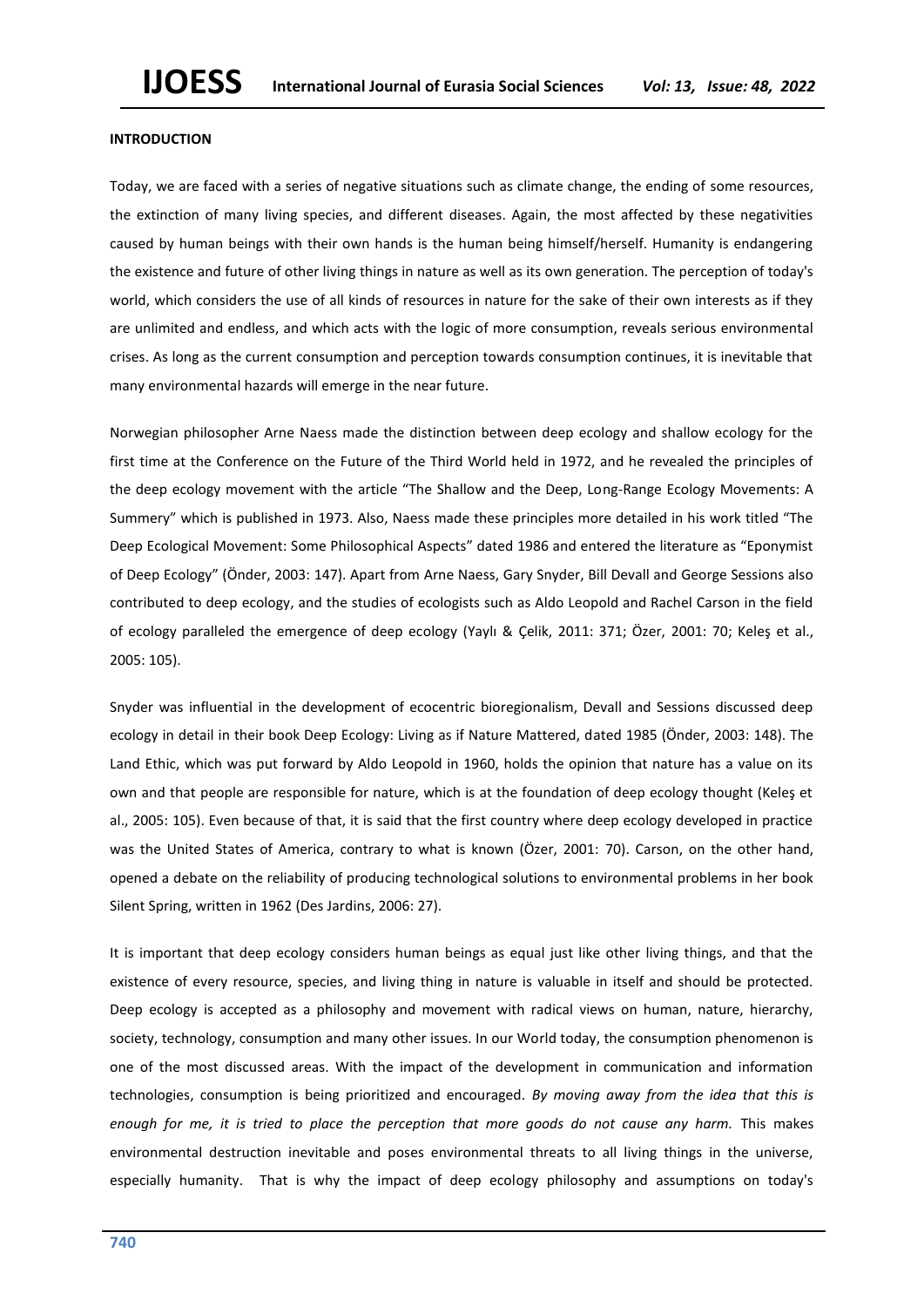environmental threats is inevitably important. Therefore, emphasizing the assumptions of this philosophy constitutes the importance of this study. The aim of this study is to reveal the perspective and effect of deep ecology thought, which has very sharp lines and clear stance in its view of human, nature, society, state, hierarchy and consumption, in the solution of environmental threats. For this purpose, it is important to try to examine the assumptions of deep ecology theoretically one by one.

The purpose of this study is to evaluate the point at which the assumptions of this philosophical thought will remain in the solution of environmental crises, after introducing the concept of deep ecology. Thus, firstly a shallow ecology-deep ecology distinction will be made and then the principles of this philosophical thought and whether it is a religious movement will be discussed. The study will be concluded by mentioning the assumptions of this thought one by one and making a general evaluation.

# **METHOD**

After scanning the domestic and foreign sources that have come to the fore with his works on this subject, especially the studies of Arne Naess, who introduced the idea of deep ecology, the study was carried out by forming a general opinion on the philosophy of deep ecology. First of all, a general literature review has been made and the principles and assumptions of deep ecology thought has been tried to be interpreted. The articles in which the previous studies on this subject were discussed and tried to reach a conclusion are also included in the study.

#### **The Distinction Between Shallow Ecology and Deep Ecology**

Expressing the distinction between shallow ecology and deep ecology at the Future of the Third World Conference in 1972, Naess made a brief definition as "The fight against pollution and resource consumption" under the title of Shallow Ecology Movement in his article dated 1973. While he stated the purpose of shallow ecology as "The main goal is to improve the health and well-being of people living in developed countries", he also defined it as "conservationist-environmentalist" movement (Naess, 1995a: 151). This stated goal also shows that shallow ecology has an anthropocentric view of nature. (Capra, 1995: 20). The anthropocentric view is a view that distinguishes between human and nature and treats nature as an inanimate entity, stands up for that only humans have a moral value, and gives humans the power and right to dominate nature (Des Jardins, 2006: 46).

Deep ecology emerges at this stage, the point where the anthropocentric view of nature rejects the humannature distinction.

Deep ecology does not separate humans from nature or anything else. The world is not an isolated group of objects, but rather a network of connected and dependent on each other facts (Capra, 1995: 20).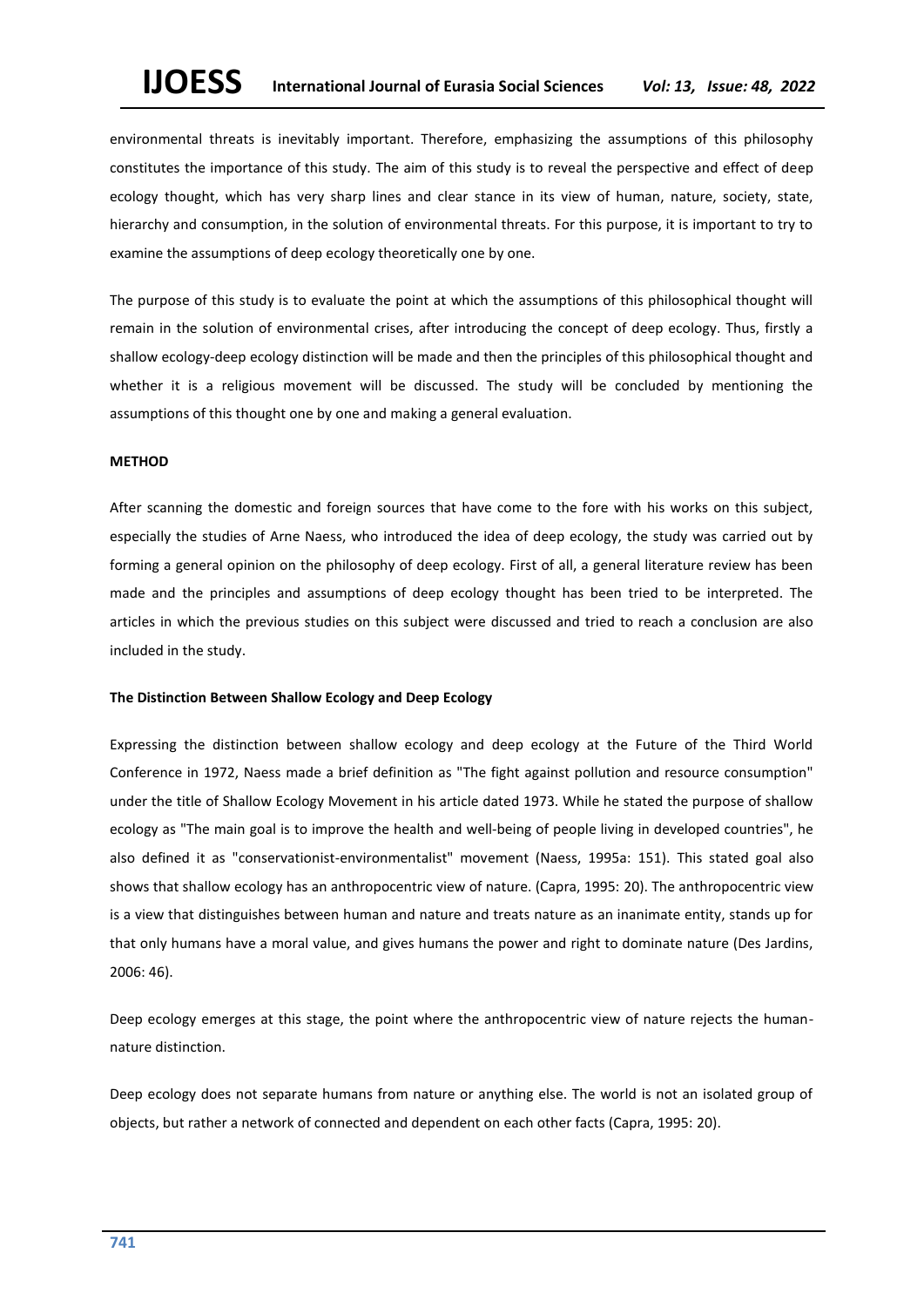|               | <b>SHALLOW ECOLOGY ASSUMPTIONS</b>                                                                          | <b>DEEP ECOLOGY</b><br><b>ASSUMPTIONS</b>                                                                                                                                |
|---------------|-------------------------------------------------------------------------------------------------------------|--------------------------------------------------------------------------------------------------------------------------------------------------------------------------|
| 1             | Diversity in nature is a precious resource for us.                                                          | The diversity in nature is a valuable resource for<br>itself.                                                                                                            |
| $\mathcal{P}$ | It is non-logical to talk about values that are not<br>for human beings.                                    | Seeing value as human value is a statement of racial<br>prejudice.                                                                                                       |
| 3             | Plant species are valuable since they are used in<br>agriculture and medicine for the benefit of<br>humans. | Plant species must be protected because their value<br>is in their essence.                                                                                              |
| 4             | Pollution must be stopped if it affects economic<br>growth.                                                 | Stopping pollution is more important than economic<br>development.                                                                                                       |
| 5             | Population growth in developing<br>societies<br>endangers the ecological balance.                           | The increase in world population threatens the<br>ecosystem, but the population and behavior of<br>developed<br>industrial<br>states<br>and<br>are<br>more<br>dangerous. |
| 6             | "Source" means useful resources for people.                                                                 | "Source" is the source for all life.                                                                                                                                     |
| 7             | People cannot accept a large-scale regression in<br>their living standards.                                 | People should not settle for the regression in the<br>standard of living of the overdeveloped nations, but<br>the regression in the general quality of life.             |
| 8             | Nature is cruel and it should be cruel.                                                                     | Man is cruel, but it doesn't have to be.                                                                                                                                 |

# **Table 1.** Comparison of Deep Ecology and Shallow Ecology Assumptions

(Tamkoç, 1994: 99)

Judging by the eight attributes in the table for shallow ecology and deep ecology, the main differences between the two ecology movements are; the infinite value attributed to human beings in shallow ecology, the importance of humans in the distinction between nature and human beings, and the fact that nature is kept in the background between nature and economy, which are considered oppositely by Deep Ecology. While shallow ecology is of the opinion that things that are not for human beings have no value and importance, deep ecology is of the opinion that everything in nature, including human beings, has a value in itself. Naturally, human beings are not in the center, just like animals and plants, they are only one of the threads of the web of life (Capra, 1995: 20). Deep ecology considers that everything has value (Yaylı & Çelik, 2011: 373). And its very existence gives it this value.

"Just as sneezing and coughing can disrupt anyone's daily life; pollution and depletion of resources may also cause to deterioration in the lifestyle of contemporary industrial societies. However, for Medicine, it would be a mistake not to focus solely on sneezing and coughing and to investigate the causes. In the same way, it would be a mistake for environmentalists to focus their attention solely on pollution and resource depletion and not examine their social and human causes." (Des Jardins, 2006: 402). Examination of this evaluation, in which Des Jardins tries to reveal the difference between shallow ecology and deep ecology in a more concrete way shows that these "social and humanistic reasons" that do not exist in the shallow ecology movement but exist in the deep ecology movement are addressed. In other words, we can characterize the difference as his moving from the point of view that environmental problems have deep philosophical causes.

Shallow Ecology has the belief that ecological crisis or problems can be solved with considering some human behavior, environmental laws, government policies, etc.; However, deep ecology is a radical movement and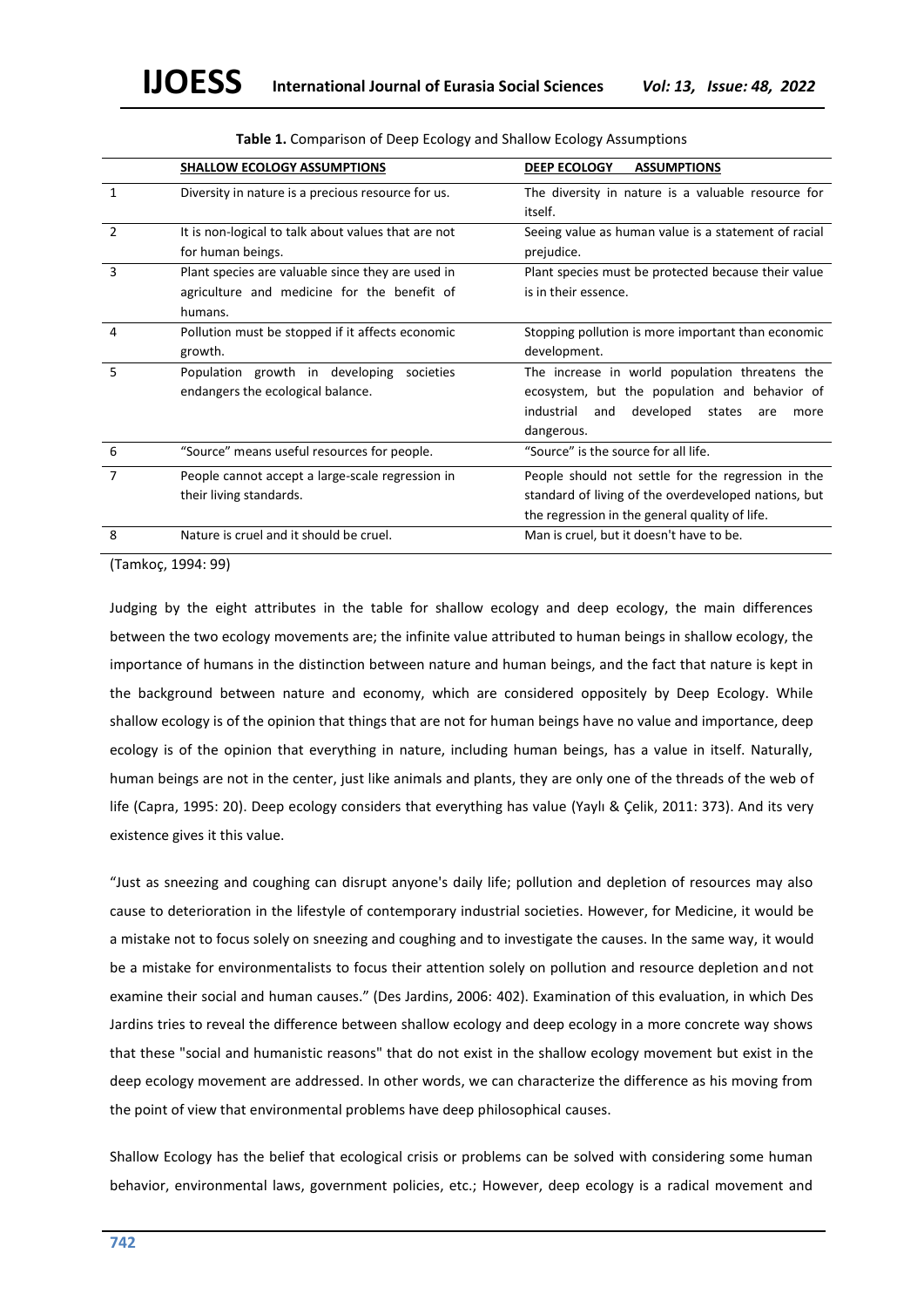believes that the ecological crisis or problem can be solved by changing the current economic, social and political structure (Demirer et al., 1997: 109). Although the existence of important political arguments can be seen when the deep ecology thought is read in detail; Since this idea emphasizes the change of the individual and society, it is not possible to say that it is a purely political program (Görmez, 2020: 83).

# **Principles of the Deep Ecology Movement**

In his article "The Deep Ecological Movement Some Philosophical Aspects" he wrote in 1986, Arne Naess expressed eight principles that he agreed with George Sessions to express the points that the supporters of the deep ecology movement accept or in other words should accept. These are (Naess, 1995c: 77; Önder, 2003: 153, 154):

- The well-being and flourishing of human and non-human life on earth is valuable in itself, has intrinsic value. These values are independent of whether the non-human world is useful for human purposes.
- The richness and diversity of life forms contribute to the realization of these values. This richness and diversity is also valuable in themselves.
- Except to meet their vital needs, people have no right to reduce this wealth and diversity.
- The flourishing of human life and cultures can only be possible by strongly reducing the human population. The flourishing of non-human life also requires a smaller human population.
- Currently, human intervention in the non-human world is excessive and the situation is rapidly deteriorating.
- Therefore, policies must change. Changing policies will affect fundamental economic, technological and ideological structures. The outcome of such a change would be deeply different from the current situation.
- The ideological change will be mainly in the direction of making the quality of life valuable (taking positions of intrinsic value) rather than aiming at an increasingly higher standard of living. There will be a deep awareness of the difference between largeness and greatness.
- Those who agree with the above-mentioned issues are directly or indirectly responsible for trying to make the necessary changes.

The foundation of the deep ecology movement is based on these eight principles. Within the framework of these eight principles, movements such as different philosophies, religions and traditions can be included in the deep ecology movement (Eray Sarıtaş, 2020: 103).

# **Is Deep Ecology a Religious Movement?**

When the deep ecology movement is evaluated within the framework of the eight principles that Naess and Sessions have agreed upon, it is seen that this movement is "normative" (Önder, 2003: 155), which is a movement that has the value of a rule and shows what should be. Although the principles that guide deep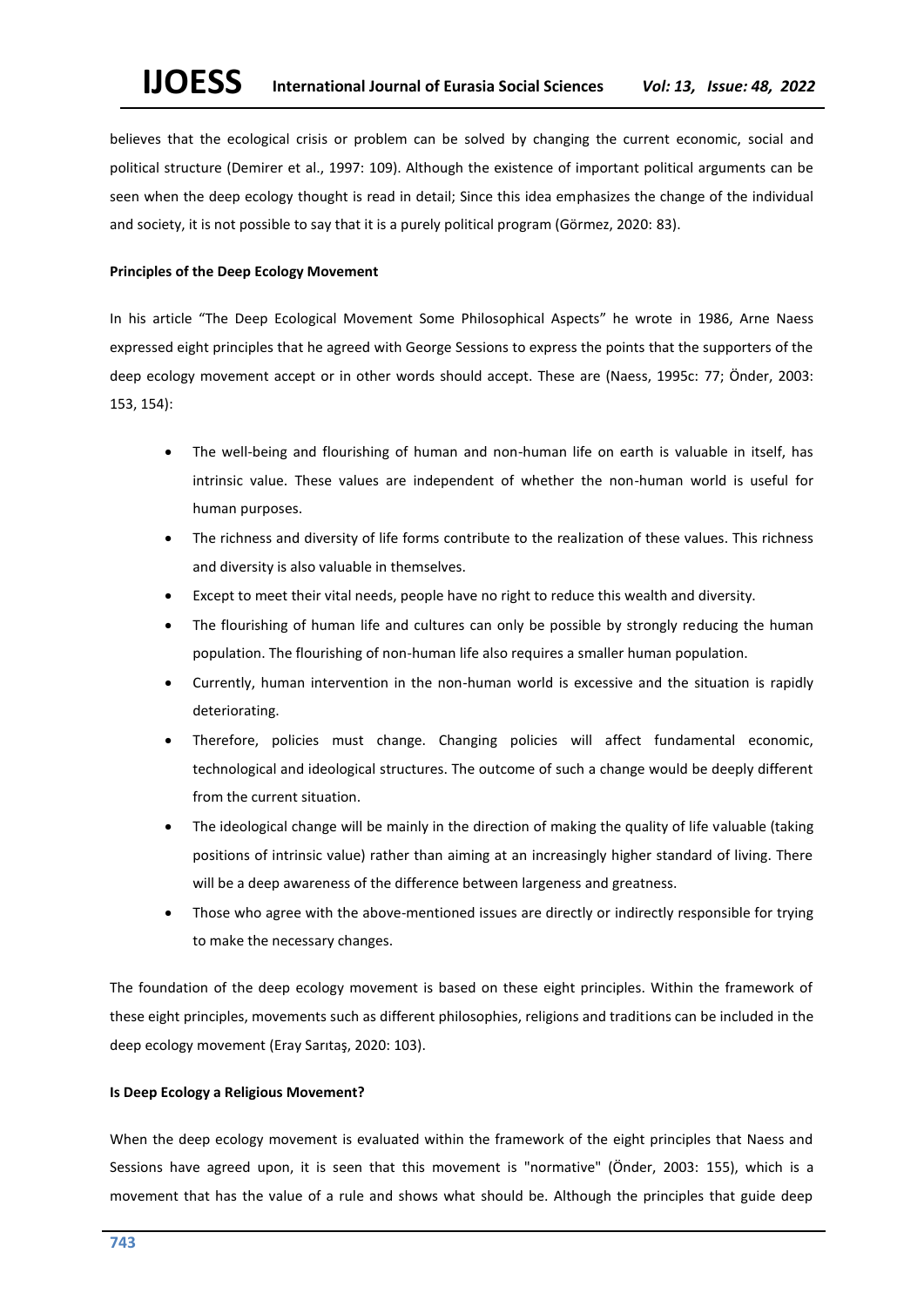ecology are partially based in scientific research, they are more philosophical than science-oriented. In a sense, this brings wisdom upfront (Önder, 2003: 155). As well as setting norms, rules, assumptions and value priorities; deep ecology also includes hypotheses about what is happening in the universe (Naess, 1995a: 154, 155). Naess, who used the concept of "Eco-philosophy" to express all these, separates deep ecology from the science of ecology with this concept. Within the framework of deep ecology thought, the metaphysical views of Capra and Bahro and Capra's assessment that the new ecological thought should be based on spirituality, bring this movement closer to spiritual ecology (Görmez, 2020: 83).

Deep ecology's beliefs and assumptions about the universe and life, its religious and philosophical approach to environmental problems do not turn this movement a religion. Deep ecology is earth-based wisdom. Beyond being just a movement to protect nature, it is a movement that has rules, assumptions, value judgments, and hypotheses about human existence on earth and explains the meaning of life (Önder, 2003: 156,157).

It is possible to say that deep ecology is a movement with a great spiritual extent. Because in essence, it is possible to define the existence of an ecological consciousness that nature and man are "one" and "whole", as well as a spiritual consciousness. But this perception is not enough to qualify the deep ecology movement as a religious movement. Because deep ecology, as Capra describes it, is an "earth-centered" movement, and its spiritual extent remains on the earth.

### **Examination of Deep Ecology Movement Assumptions**

Arne Naess, in his article titled *"The Shallow and the Deep, Long-Range Ecology Movements a Summary"* published in 1973, made a distinction between shallow ecology and deep ecology, and tried to list the characteristics of the movement in seven items under the title of deep ecology movements. Considering the assumptions in the article that is mentioned, the place of "human", "nature", "society", "state", "hierarchy" and "consumption" phenomena can be set forth in the deep ecology movement.

#### *'Human' in the Deep Ecology Movement*

Contrary to shallow ecology, which is a conservation-environmental movement, deep ecology refers to a movement that embodies radical changes.

It is not possible to mention that deep ecology treats people separately and ascribes a different value to them. As a matter of fact, the main point that separates deep ecology from shallow ecology emerges from the perspective of human beings. Contrary to the view that considers humans as superior to nature and accepts nature as a servant to meet all kinds of needs of humans in the nature-human distinction, in deep ecology, human and nature are handled as "one", as "whole", without making a distinction between humans and nature (Pepper, 1999: 17). In the web of life on earth, human beings are only one of the threads, just like plants (Capra, 1995: 20).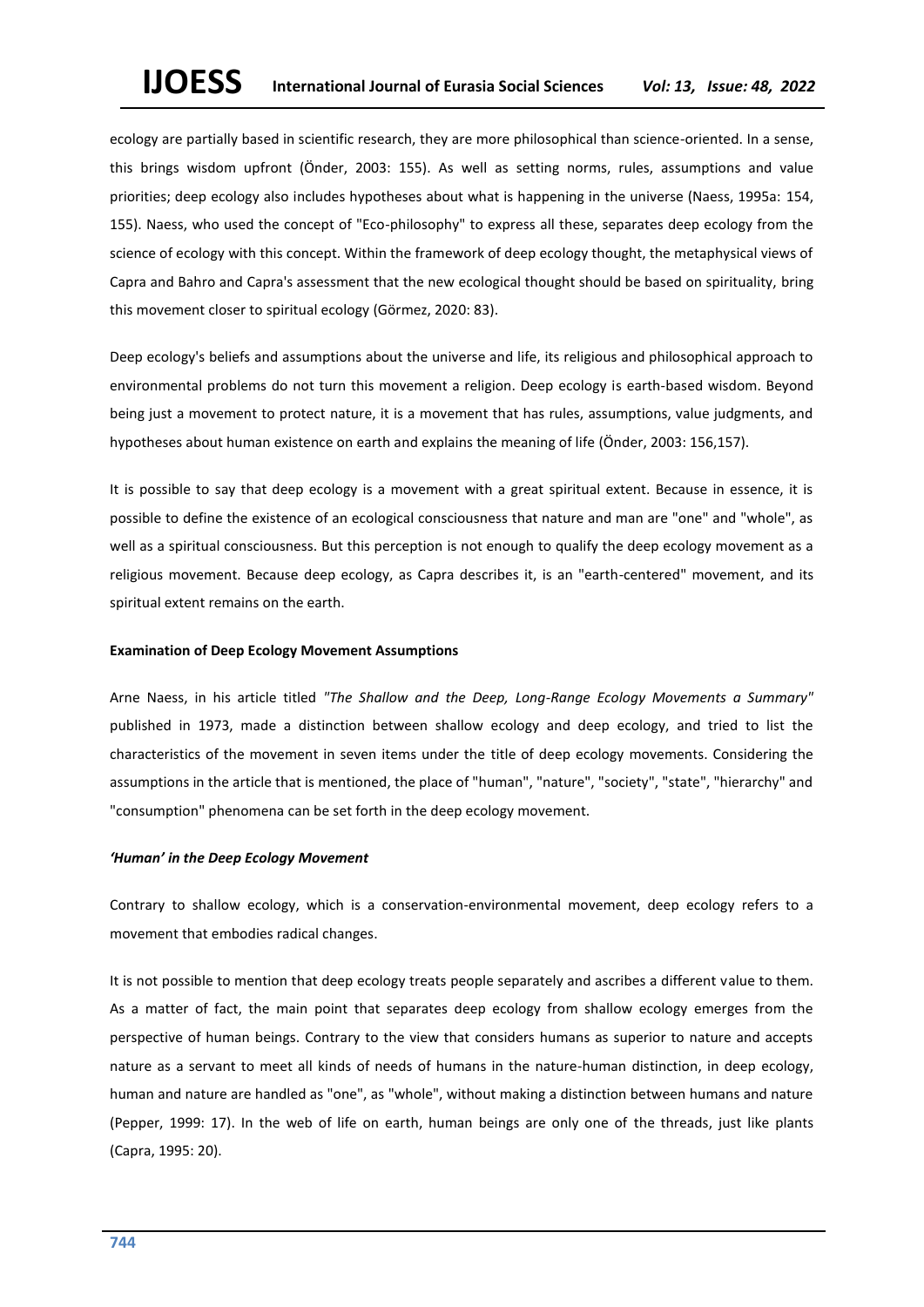Deep ecology is portrayed as "ecocentric" or "biocentric". That is, man is not separate from nature and not above it; on the contrary, it is located in nature (Önder, 2003: 151). According to this movement, it is not man who is seen as the center of the universe and all living things that must be protected, but the universe that must be defended against humanity (Kaya & Bıçkı, 2006: 241).

In order to understand the human perspective of deep ecology, another subject that needs to be examined is Naess's "Biospheric equality principle" (Naess, 1995a: 151, 152). As per this principle, all beings in nature have equal rights. The point that should be distinguished here is to understand the subtle difference between having equal rights and claiming that all species are equal. Taken by itself, this principle leads to the false conclusion that, by virtue of the principle of equality, human needs will never take precedence over the needs of nonhuman species. The main point here is the comparison of the needs that are not necessary for human life with the needs that are necessary for the life and existence of non-human species. Based on the point that the current technology is not worthy of human beings, on the contrary, it is polluting in the current mode of production and consumption, technology with a human face is being stood up for (Görmez, 2020: 81). Thus, the estrangement of people with the reason of technology will also be prevented.

Deep ecology places the main responsibility on humans in ensuring biospheric equality. Mutual killing and exploitation appear as a biological fact of life, but since this is one-sided; that is, because animals, trees, rocks cannot use humans to realize themselves; In the face of this situation, deep ecology advises people to limit themselves and lead a simple life (Önder, 2003: 163 quote from Luke, 1988: 81,82).

Of the eight principles that Naess and Sessions agreed upon, the fourth principle is that "The flourishing of human life and cultures is possible only by drastically reducing the human population. The flourishing of nonhuman life also requires a smaller human population". This point of view of deep ecology has been criticized with interpretations that it treats humans as flawed, faulty creatures and exhibits an anti-human approach (Bramwell, 1994: 161-163). However, it is possible to say that this principle does not aim to destroy people through illegitimate means, but rather emphasizes the necessity of people living together (Görmez, 2020: 83).

# *'Nature' in the Deep Ecology Movement*

Deep ecology has an approach called ecocentric or biocentric. Nature and its diversity should be protected; but this diversity is not for man, but for the value in nature itself. In the ecocentric approach, it is imperative that the well-being of the non-human world is taken into account, as well as the well-being of humans (Önder, 2003: 150). Every species on earth, human and non-human, has its own intrinsic value, and these values are outside of human-oriented purposes and have a value of their own (Naess, 1995c: 68). Everything that exists in nature is a part of the ecosystem and the destruction of nature should be avoided in order to maintain the ecological balance (Görmez, 2020: 81).

In order to understand the perspective of deep ecology on nature, it is necessary to study what Naess's "Self-Realization Principle" is.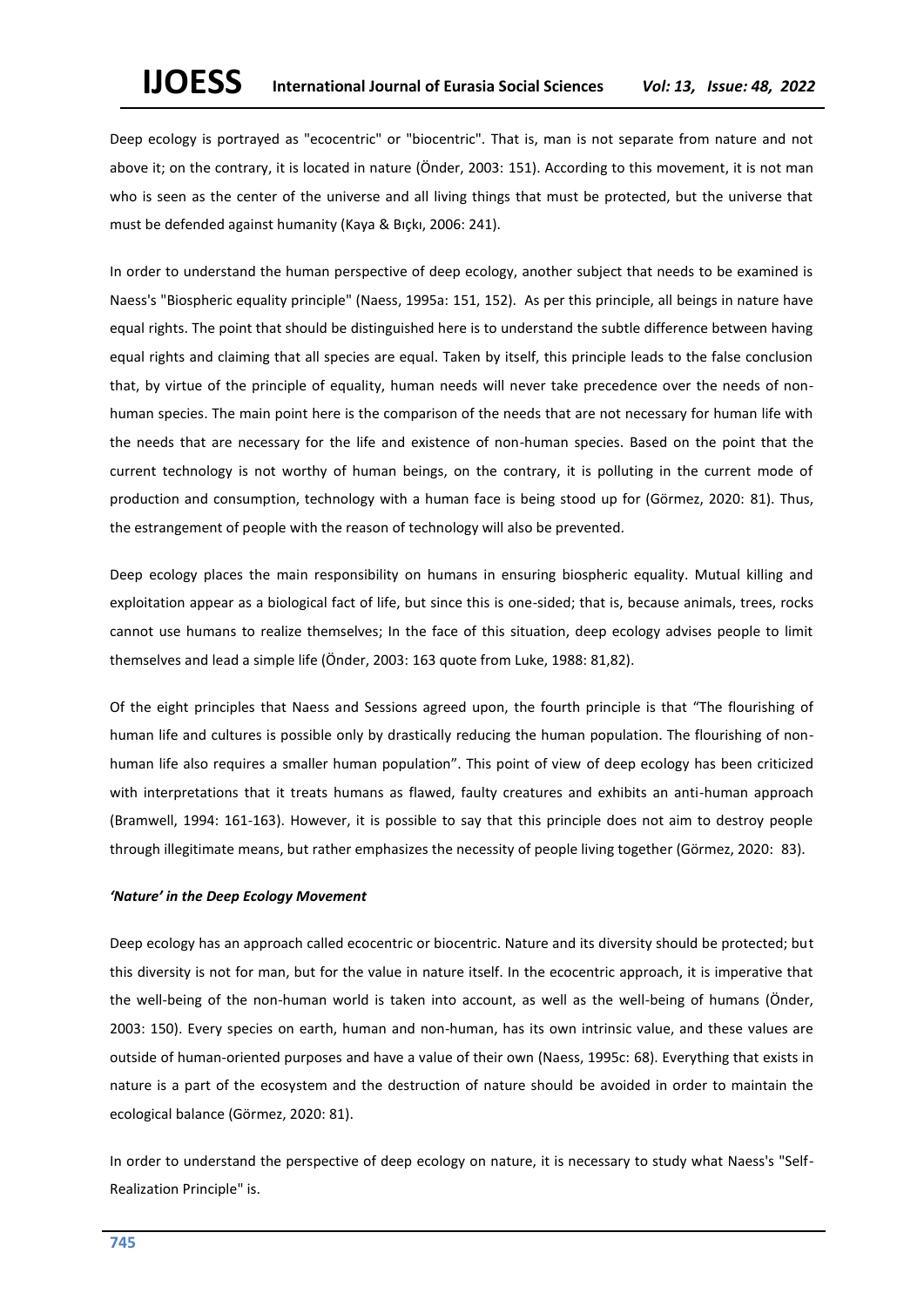The principle of self-realization is a valid right for human and non-human beings and expresses the will of human and non-human species to develop their natural life style and capacities (Önder, 2003: 158). "Maximal diversity" and "maximal common life" are the norms that encountered in the implementation of this principle (Naess, 1995a: 152). The perception of nature is not in the form of the combination of independent objects, but in the form of a network of interdependent and interconnected phenomena (İmga, 2006: 87).

The process of self-realization reveals the concept of "identification". The identification of the human being mentioned by Naess refers to the attainment of the human self to the level of the universe as a whole. In this context, an ego is also attributed to nature, and it is in question that man sees himself in beings other than himself, that is, identification. The identification of humans with nature has an important role in the process of making humans protective against nature and maintaining it (Naess, 1995b: 230, 231). The perception of nature not as an "object" but as a "subject" with a self also emerges as a result of man's identification with nature (Önder, 2003: 161).

# *'Society' in the Deep Ecology Movement*

According to deep ecology, the change in the level of individual consciousness will bring about social change. Each individual will change some of their behaviors, values, and even lifestyles in order to live in peace and cooperation with nature; thanks to this conscious change of action of a sufficient number of people, society will change (Pepper, 1999: 21).

Naess's principle of self-actualization includes the norms of maximal diversity and maximal common living space. The maximum diversity norm at issue includes cultural and social diversity and pluralism as well as ecological diversity. Naess argues that ecological diversity is a precursor to the diversity of cultures, economies, and endeavors (Naess, 1995a: 152).

It can be stated that Naess considered society is a tool for reaching the universe in the process of identification within the deep ecology movement. Because; "The process of identification, which begins with the circle of friends and the local community, follows a course that will cover humanity, life and ultimately the whole world. As the self's area of identification widens, the level of alienation decreases and the level of self-actualization rises" (Ünder, 1996: 203, 204).

For Capra, who describes deep ecology as "a paradigm shift", the approach from rational to intuitive, from analysis to synthesis, from reductionism to holism; is also true for society, and there is a shift from expansionism to protection, from quantity to quality, from competition to cooperation and nonviolence (Capra, 1995: 24).

# *'State' in the Deep Ecology Movement*

Deep Ecology adopts principles of autonomy and decentralization. Stating that the reduction in the number of hierarchical chain connections will make a decision stronger, Naess believes that the local region will also be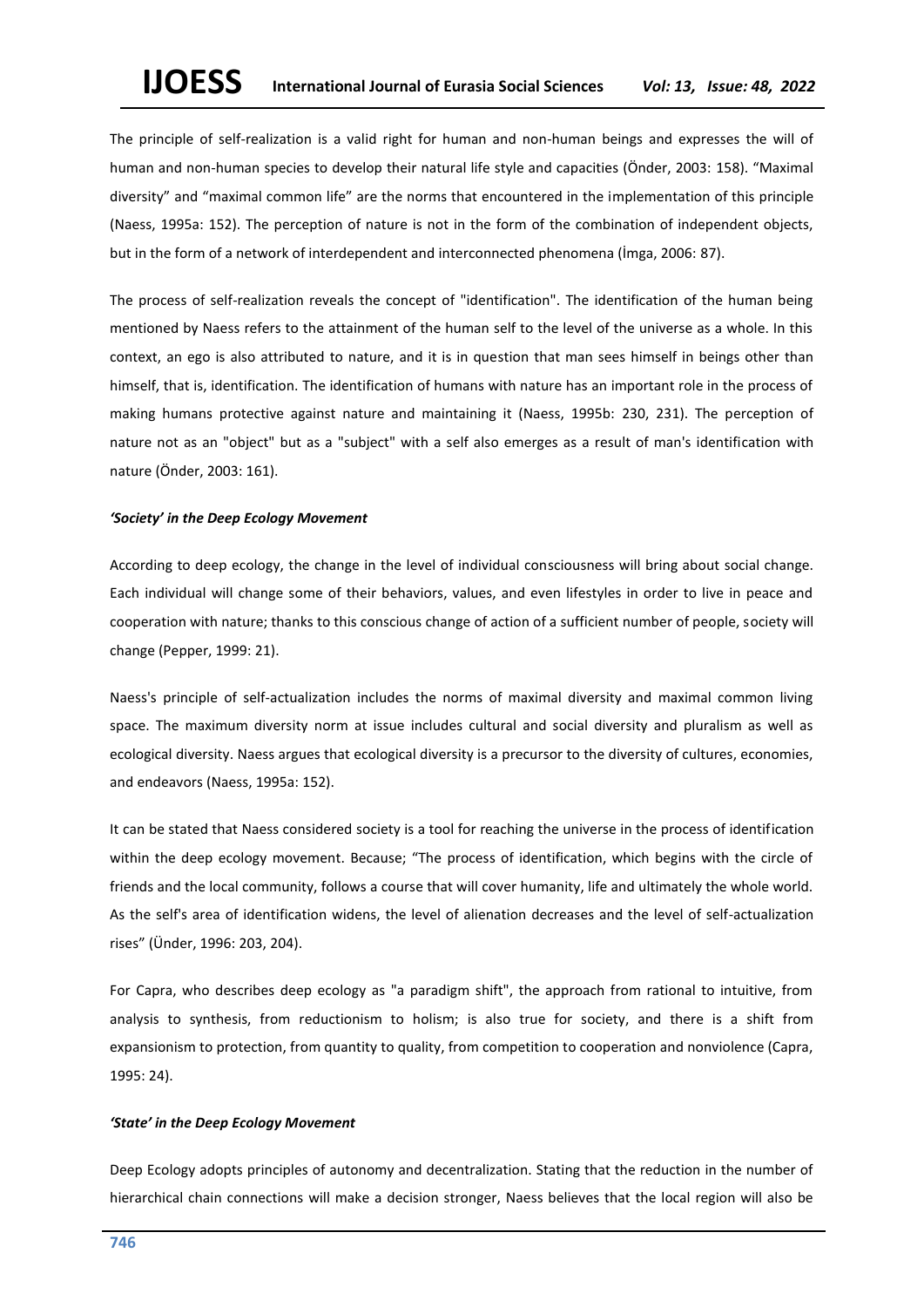effective in ensuring the ecological balance. Local autonomy is a competence that strengthens mental efforts and materials owned, and it derives from this power of distribution. Pollution problems, including thermic pollution and the circulation of materials, lead us in this direction since they have the effect of increasing local autonomy (Naess, 1995a: 153, 154). While describing the "green society", Naess stated that a green society should be decentralized and governed by a grassroots democracy (Naess, 1994: 10). Both the domination of man over man and the domination between states bring along the domination of man over nature, and this naturally occurring hierarchical structure also brings ecological problems. Therefore, in advocating for the decentralization and fragmentation of power, they take the strengthening of the local and communal structure as the basis for participation and cooperation (Görmez, 2020: 81).

# *'Hierarchy' in the Deep Ecology Movement*

Arne Naess, in his article written in 1973 and distinguishing shallow ecology and deep ecology, used the expression "anti-class posture" in the fourth item while listing the assumptions of deep ecology. Deep ecology was shaped from the shallow ecology movement, at the point where it rejected the understanding that considers people above nature. The deep ecology movement, which keeps humans in the same position among non-human species, has an attitude against classification and hierarchy in general. For instance; men have no domination over women, and the rich against the poor. This is based on the principle of "biospheric equivalence" in deep ecology. All beings in nature have equal rights (Naess, 1995a: 152).

However, it is necessary to recognize the distinction that biospheric equality is considered equal in principle, not absolute equality of all species. As a matter of fact, in practice, any organism in an ecosystem has to use another as food or shelter in order to survive. In other words, compulsory killings and use are in question (Önder, 2003: 162).

While describing the "green society", Naess emphasized that social hierarchy should be abolished in a green society and male domination should be ended (Naess, 1994: 10).

#### *'Consumption' in the Deep Ecology Movement*

The principle of preserving nature and diversity in nature, as a requirement of the ecocentric approach of the deep ecology movement, can be described as a principle aimed at limiting consumption.

In his article "The Deep Ecological Movement Some Philosophical Aspects" written in 1986, Arne Naess identified eight principles that he agreed with George Sessions to express the points that supporters of the deep ecology movement should accept. The third of these eight principles is as follows: "People have no right to reduce this wealth and diversity, except to meet their vital needs". This is another principle that demonstrates in the deep ecology movement, an understanding of limiting consumption is dominant. Thus, the "maximal diversity" norm, which is included in Naess's self-actualization principle, aims to maximize the diversity in nature.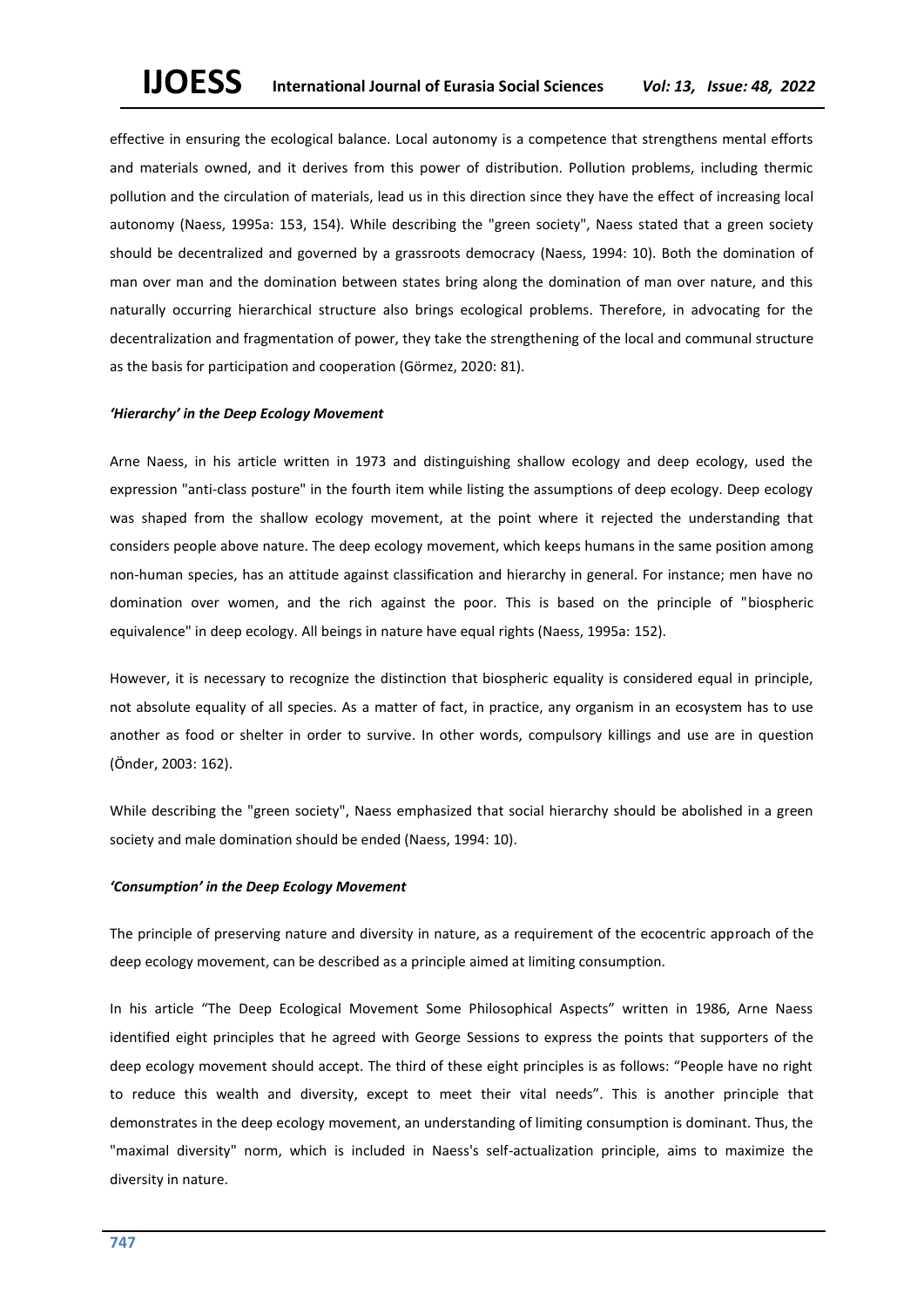According to the deep ecology movement, which supports mass production by stopping mass production; it is not possible to establish an ecological society as the exploitation of nature, people and countries will continue as long as the current mode of production and the consumption relations (Görmez, 2020: 80).

In accordance with the concept of biospheric equality, which claims that there is equality in principle between species; deep ecology which argues that human beings should minimize the intervention in the life and habitat of other living species and avoid unnecessary killing and use, rejects unnecessary consumption (Ünder, 1996: 203).

### **Can Deep Ecology Be Effective In Eliminating Environmental Threats?**

According to a rumor, it is said that environmental problems started when Adam was exiled from heaven for eating the forbidden fruit. Because eating the forbidden fruit is said to be the first violation of the natural state. Of course, it is not realistic to take the starting point of environmental problems this far back, but it can be stated that there are three main breaking points at the beginning of environmental breakdown. The first of these is the transition from foraging to hunting. What happened in the transition to hunting? The woman, by nature and because of the necessities such as the birth process of a child and the need for care, was the party who had to stay at home and not developed hunting skills. The man, on the other hand, has turned into a being that has to hunt for his own survival and that of his household and needs to be stronger in order to hunt. Therefore, the process began with the domination of men over women. The domination of man over man also paved the way for people's domination of nature. As the second breaking point, it can be indicated as the urban revolution or the agricultural revolution. With the settled life of people, various structures have developed as a necessity of living in a community, and in a sense, the hierarchy between societies has begun. The third breaking point is the widespread use of communication and technology tools with the globalization process we live in today. Along with the technological development and the prevalence of communication tools, it is possible to be instantly informed about the events and lifestyles on the other side of the world. This situation has a consumption trigger feature. The desire to consume more has become one of the most important problems of today.

In the perspective brought by the Enlightenment thought, the understanding of "Discover nature, so that you can dominate" is dominant. Exploring nature is the right approach here, after all, you cannot make a plane without observing how a bird flies. But the idea of giving man the right to dominate nature is the beginning of trouble. At this point, human beings see themselves as a party that values themselves above nature and has the right to act as they wish with an unlimited and endless right in line with their own interests. This is the domination of man over nature and is considered the primary cause of environmental crises and threats. The process that started with the domination of people over people continued with the domination of states over states. In fact, the state phenomenon is shown among the causes of environmental crises because it requires a hierarchical structure by its nature.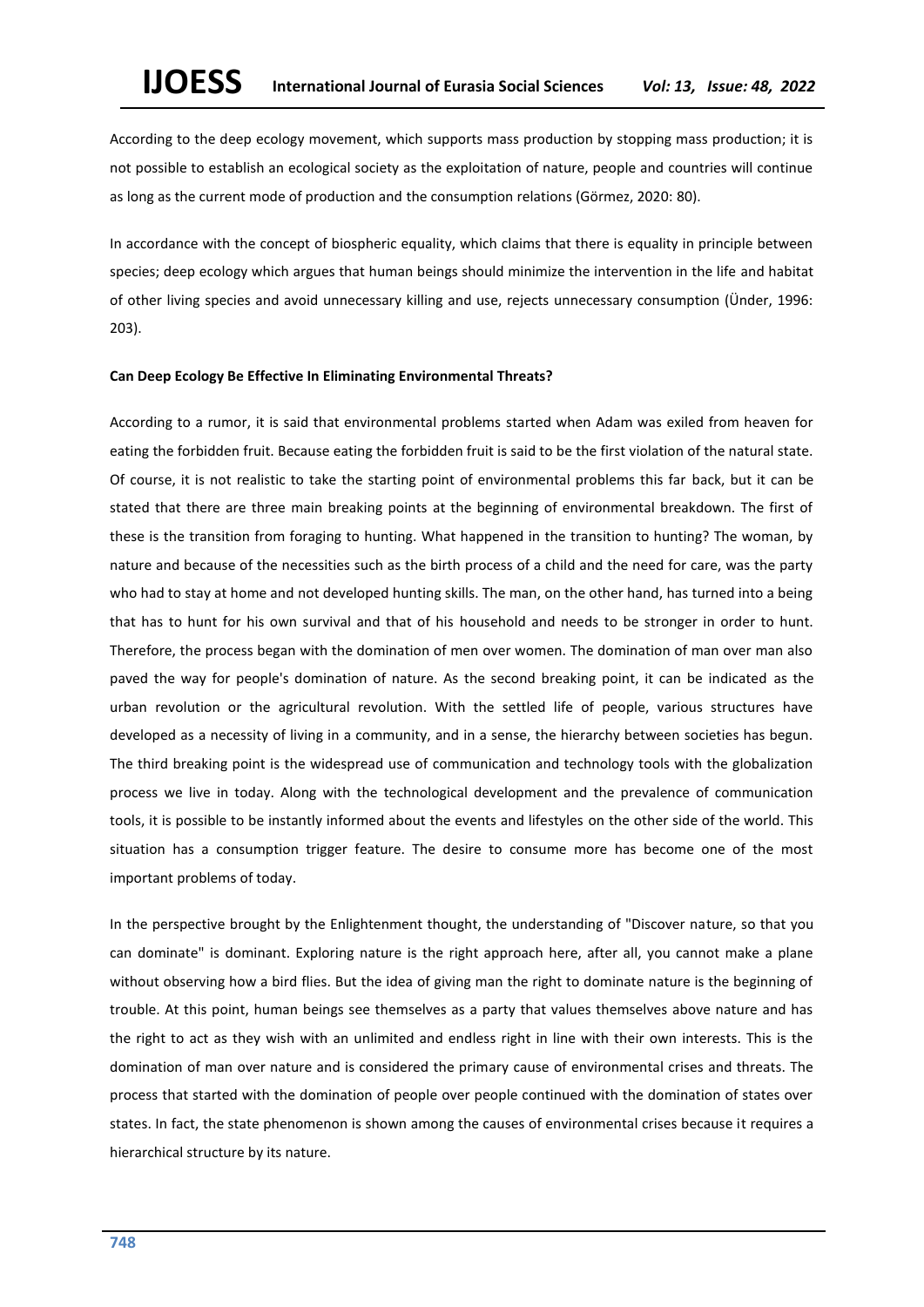With the globalization process in today's world, individuals are always thrown into a consumption race. It can be said that with the technological steps he/she has taken to improve his/her own situation, human beings have actually come under different domination. The domination of technology over people. Many people are under the captivity of social media without realizing it. As per data such as where people go, what they like, the search results they do in the search engine; advertisements suitable for people are shown and more consumption is always recommended. The fashion industry always serves to consume more. For example, wide-leg trousers, narrow-leg trousers, bell-bottom trousers, high waist trousers, low waist trousers… Again, if it is depicted according to fabric types, this distinction goes on and on. However, the aim was to cover the naked body. Again, very serious money is spent on hijab clothing nowadays. At this point, we come across the phenomenon of the change of means and ends with the effect of enlightenment thought or positivist thought.

Considering the above-mentioned processes on the axis of the assumptions of deep ecology thought, the definite perception of deep ecology is that man is not superior to nature, but that he is one and whole, which is contrary to the perception of today's man who believes that nature is in charge of serving himself. Today's people and societies act as the resources are unlimited and endless, beyond the fact that they see the right to use nature and other living things for their own benefit. However, these resources, which are limited in deep ecology thought, and nature with other living things in nature are valuable because of their very existence.

Just as the process started with the domination of people over people, the deep ecology movement, which has the idea that societies will change as a result of the increase in the level of consciousness of each person, can be effective in environmental crises. Although it contains a hierarchy due to its structure, the state mechanism is one of the best organizations that humanity has ever created. Since its first emergence, measures have been tried to be taken to break the despotic structure of the state that has developed over time. Local administrations are one of them. Today, we observe that states are trying to transfer more tasks, services, and resources to local governments with efforts that increase and decrease from time to time but continuously. Decentralization is also important in the deep ecology movement. The point of breaking up the hierarchy into small parts is important.

Consumption, more consumption paves the way for the destruction of natural resources. Each consumption requires the search for a new resource, which inevitably requires the destruction of the environment. Actions such as not throwing garbage on the ground, installing filters in chimneys, factories, etc. are necessary but not sufficient. In the management of today's environmental crises that we are facing, first of all, it is necessary to change the consumption perception we are in. If environmental measures are tried to be taken without changing the current consumption perception, it will only serve to waste time and resources. Therefore, with a philosophical perspective that includes radical transformations such as the deep ecology movement, it is important and indispensable for our future to completely change today's perceptions of human, nature, society, state, hierarchy, and consumption, if necessary.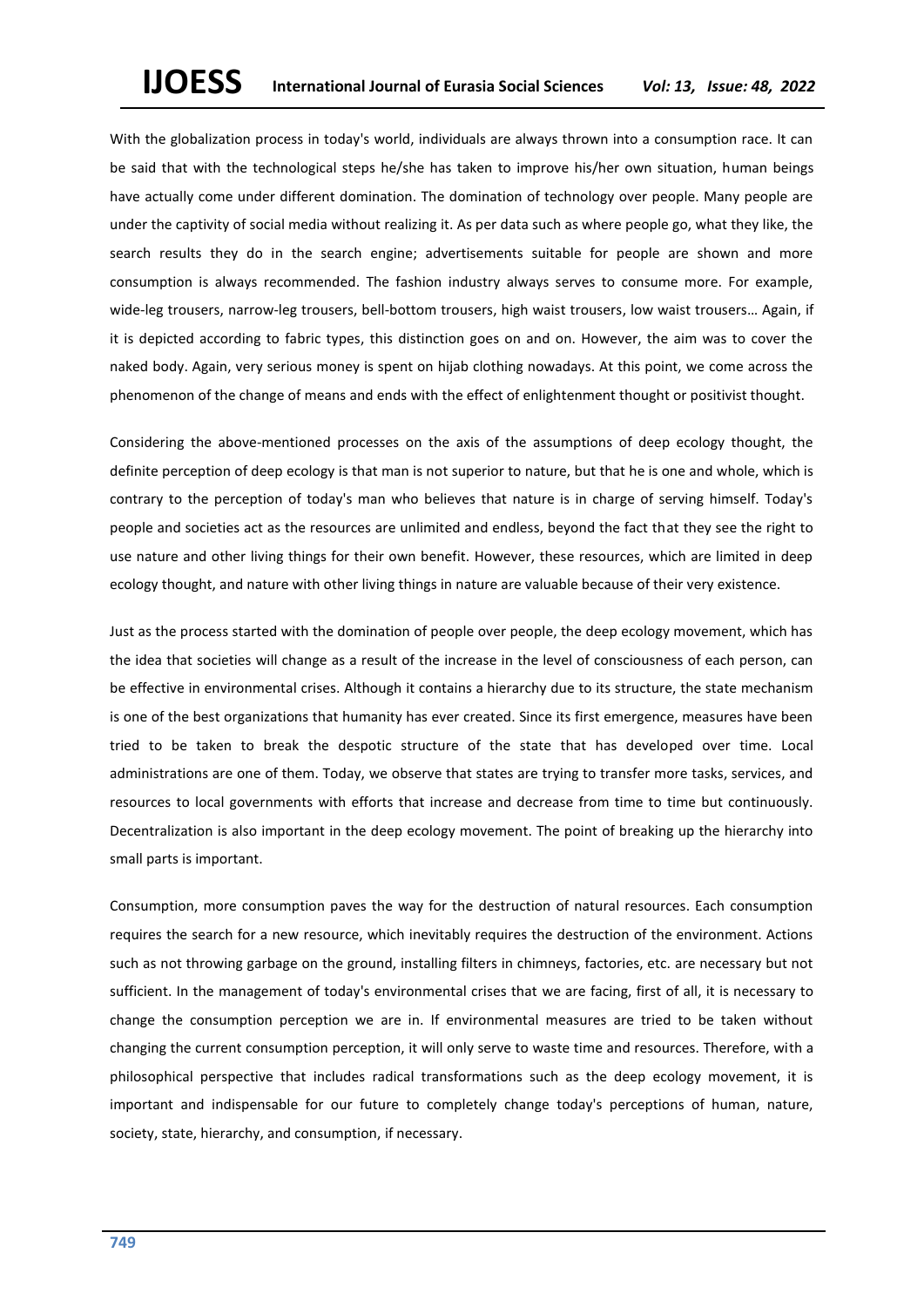#### **CONCLUSION**

There are also criticisms of the view of deep ecology that does not separate humans from nature and other living things in nature. There are criticisms that deep ecology is essentially 'anti-human-centered' (Pepper, 1999: 30), and that it does not trust the human and social value system (Bramwell, 1994: 163) because it treats humans as a being with flaws and defects. It is because of this inherent defect of man that the society, state, technology, religion, agriculture, hierarchy and consumption tools produced by him also constitute the source of the problems. Contrary to the claim that deep ecology considers nature and man as equal, the basis of the criticism of deep ecology is that it portrays man as a fundamentally flawed creature.

Again, according to Mellor, while the needs of the natural world were prioritized among the parts of the whole, one of which is human and the other natural world, an anti-humanist structure was exhibited by ignoring human needs (Mellor, 1993: 104-105). It is also claimed that the deep ecology movement is socio-economically and scientifically inexperienced because its worldview and values constantly change over time (Yaylı & Çelik, 2011: 376). Despite these criticisms, Önder, who considers that deep ecology is excessive and unfair to describe it as anti-human, states that what deep ecology opposes is a human-centered approach, and this does not mean disliking or being hostile to humans but it is an attempt to remind people of their limits in the universe (Önder, 2003: 169).

In consideration of today's communication and technological developments, it is clear that people are trying to be directed to consumption intensively. With the influence of the fashion industry, where it is not possible to keep up with the pace, people are channeled into consumption beyond their needs. The view that supports the consumption of people as much as the needs of the deep ecology thought is undoubtedly an appropriate initiative. Because increased consumption requires more and faster production. Each input in the production phase is a raw material found in nature. When we consider that the raw materials in nature will be depleted in time, it will be necessary to search for new resources over time, which paves the way for the exploitation of nature. With this thought, it would not be right to consider the perception of deep ecology to consume as much as you need as an anti-human approach. It is obvious that the harmony and balance in the universe has not been disturbed by animals or other creatures in nature, and that it is the human hand that disturbs this harmony.

Despite the borderless nature of environmental threats and crises, environmental problems are local issues that can be solved by local governments. Environmental crises can be solved more effectively and efficiently through local governments where decentralization is at the forefront rather than a central system dominated by a hierarchical structure. It can be stated that the idea of deep ecology, which rejects the hierarchy and defends the fragmented structure of power, maintains its functionality in this sense.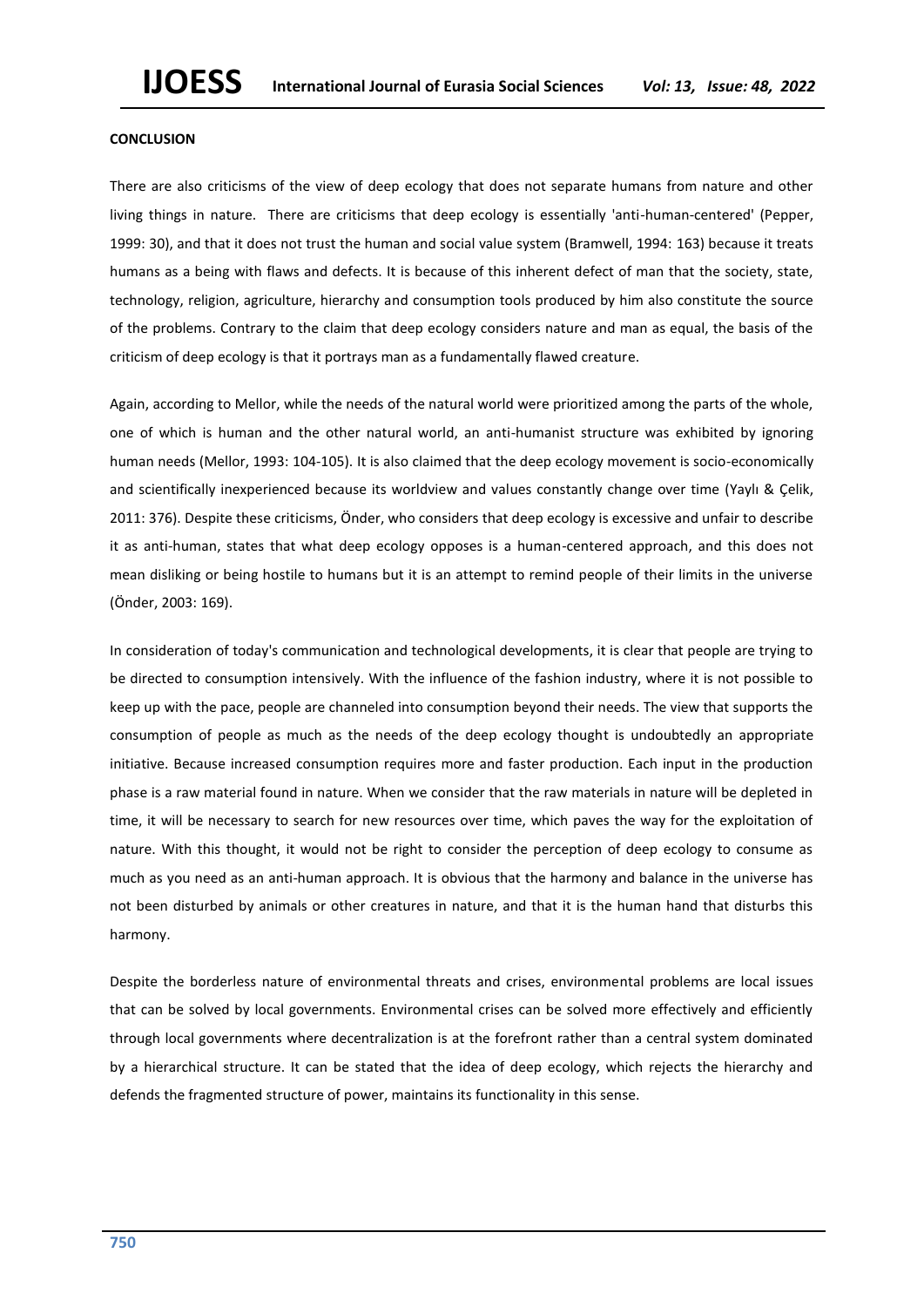# **ETHICS DISCLAIMER**

In this article, journal writing rules, publication principles, research and publication ethics rules, journal ethics rules were followed. Responsibility for all kinds of violations related to the article belongs to the author.

**Author(s) Contribution Rate:** The author's contribution rate to this article is 100%

# **REFERENCES**

- Bramwell, A. (1994). *The Fading of the Greens: The Decline of Environmental Politics ın the West*, Yale University Press.
- Capra, F. (1995). Deep Ecology a New Paradigm, *Deep Ecology for the Twenty-First Century***,** (Edited by George Sessions), Shambhala Publications, 19-25.
- Des Jardins J. R. (2006). *Çevre Etiği*, *[Environmental Ethics], (Translated by Ruşen Keleş), İmge Publishing House.*
- Demirer, G., Torunoğlu, E., & Duran, M. (1997). Radikal Ekolojik Akımlar Üzerine Düşünceler, *Ve Kirlendi Dünya*, Reflections on Radical Ecological Currents, And Dirty World, Editor: F. Başkaya, Öteki Publications.
- Eray Sarıtas, Ş. (2020). Yeni Paradigma Tartışmaları Ekseninde Derin Ekoloji, Deep Ecology in the Context of New-Paradigm Debates, *Journal of Contemporary Local Governments, Editor: Kemal Görmez, 29(3), 99-115.*
- Görmez, K. (2020). *Çevre Sorunları, Environmental Issues, 5th Edition, Nobel Publishing House.*
- İmga, O. (2006). Deep Ecological Approach as a view excluding Dominant Paradigm to the Global Environmental Crisis. Süleyman Demirel University Journal of Social Sciences Institute 2(4), 84-97, <https://dergipark.org.tr/en/download/article-file/215648> 22.01.2022
- Kaya,Y., & Bıckı, D. (2006). The 'Sustainablity' Argument and The Objection of 'Deep Ecology'. Journal of Gazi University Faculty of Economics and Administrative Sciences, 8(3), 231-249. <https://dergipark.org.tr/en/download/article-file/287551> 11.12.2021
- Keles, I., Ozkan Sancak, H., & Metin, H. (2005). *Çevre Kalkınma ve Etik, Environmental Development and Ethics, Birlik Printing.*
- Luke, T. (2003). The Dreams of Deep Ecology, *Telos*, 76, Summer 1988.
- Mellor, M. (1993). Breaking Borders: Toward a Feminist, Green Socialism [Sınırları Yıkmak: Feminist, Yeşil Bir Sosyalizme Doğru], Ayrıntı Publishing.
- Naess, A. (1994). Fundamentals of Deep Ecology, Deep Ecology, (Compiled by Günseli Tamkoç, Ege Publishing.
- Naess, A. (1995a). The Shallow and the Deep, Long-Range Ecology Movements a Summery, *Deep Ecology for the Twenty-First Century,* (Edited by George Sessions), Boston& London, Shambhala Publications, 151- 156.
- Naess, A. (1995b). Self-Realization: An Ecological Approach to Being in the World, *Deep Ecology for the Twenty-First Century,* (Edited by George Sessions), Shambhala Publications, 225-239.
- Naess A. (1995c). The Deep Ecological Movement Some Philosophical Aspects, *Deep Ecology for the Twenty-First Century,* (Edited by George Sessions), Shambhala Publications, 64-84.